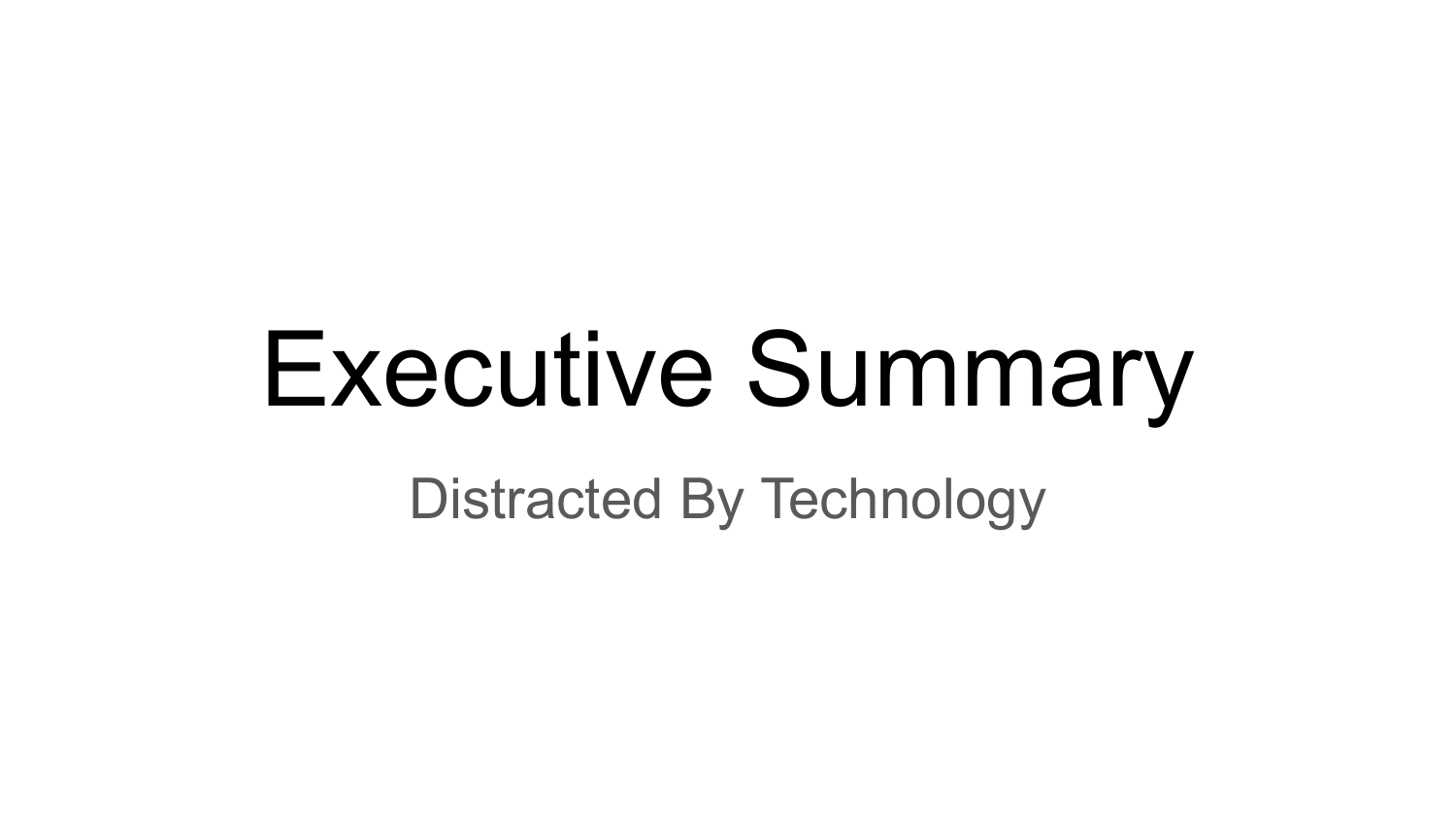## The Situation

#### **Technology has allowed for more access to information, better productivity, and improved connection.**

§ With an abundance of programs to help users work and socialize they are able to engage at a quicker pace.

§Technology has allowed users to monitor their health, track physical activity and link medical devices to improve their physical health.

§With friends and family on the go or at a distance devices allow users to link up at a moments notice to stay connected.



Image source: https://blog.mirrorreview.com/impact-of-technology-on-human-life/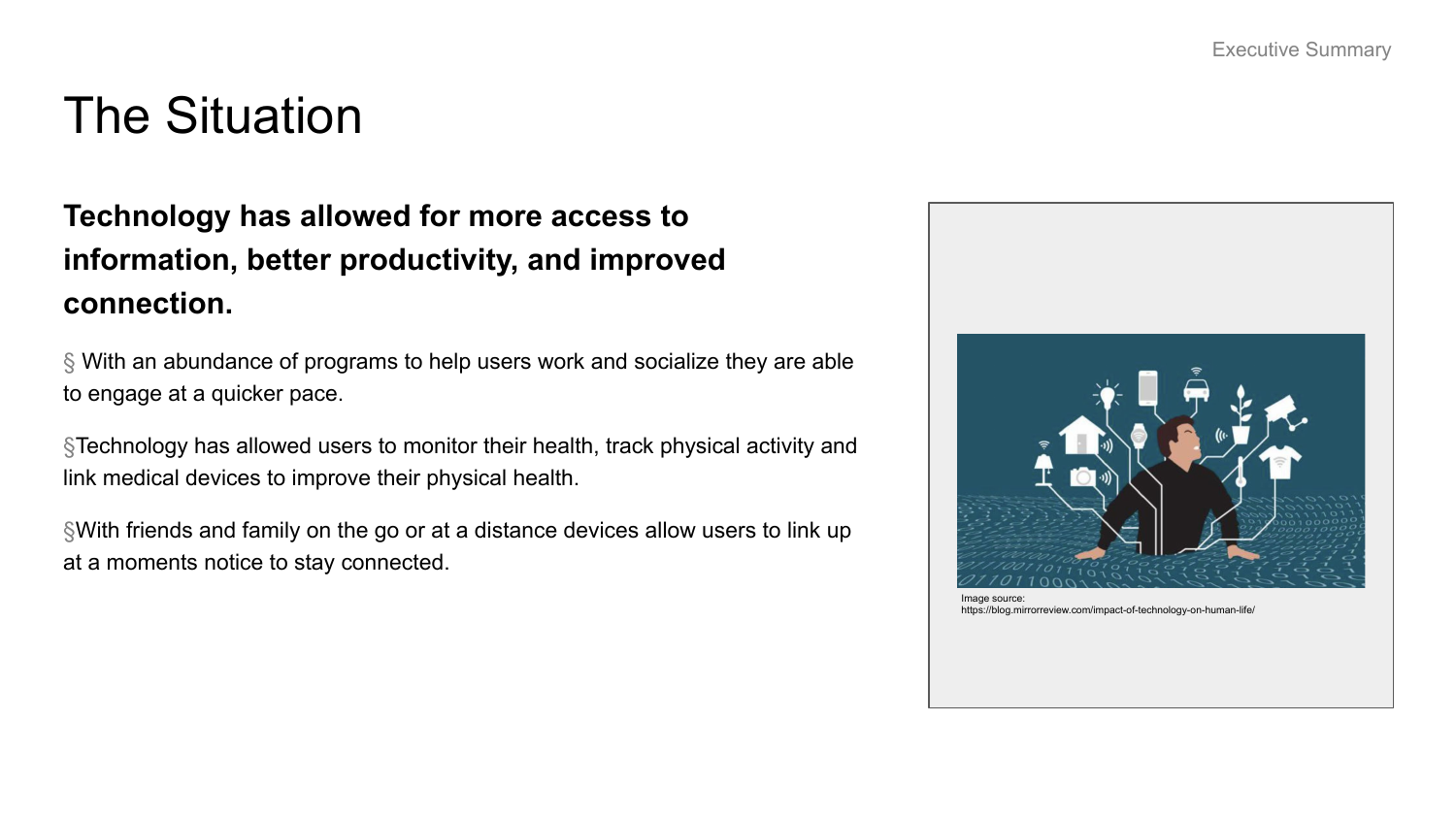### The Tension

**While people agree that technology has provided positive advantages in society; the lack of technological boundaries has created not only interpersonal challenges, but also mental and physical health issues. Technology interfaces have become so addictive that they blur the boundaries where users have a difficult time shutting it off.**

§ Many are less productive at work while simultaneously becoming more stressed.

§ People have less time for family and friends.

§ Burnout is on the rise with people feeling less connected from real life. There seems to be a constant sense of urgency for employees.

§ Eye strain, headaches, neck and back pain due to the physical strain brought about by focusing on our devices for too long during the day.